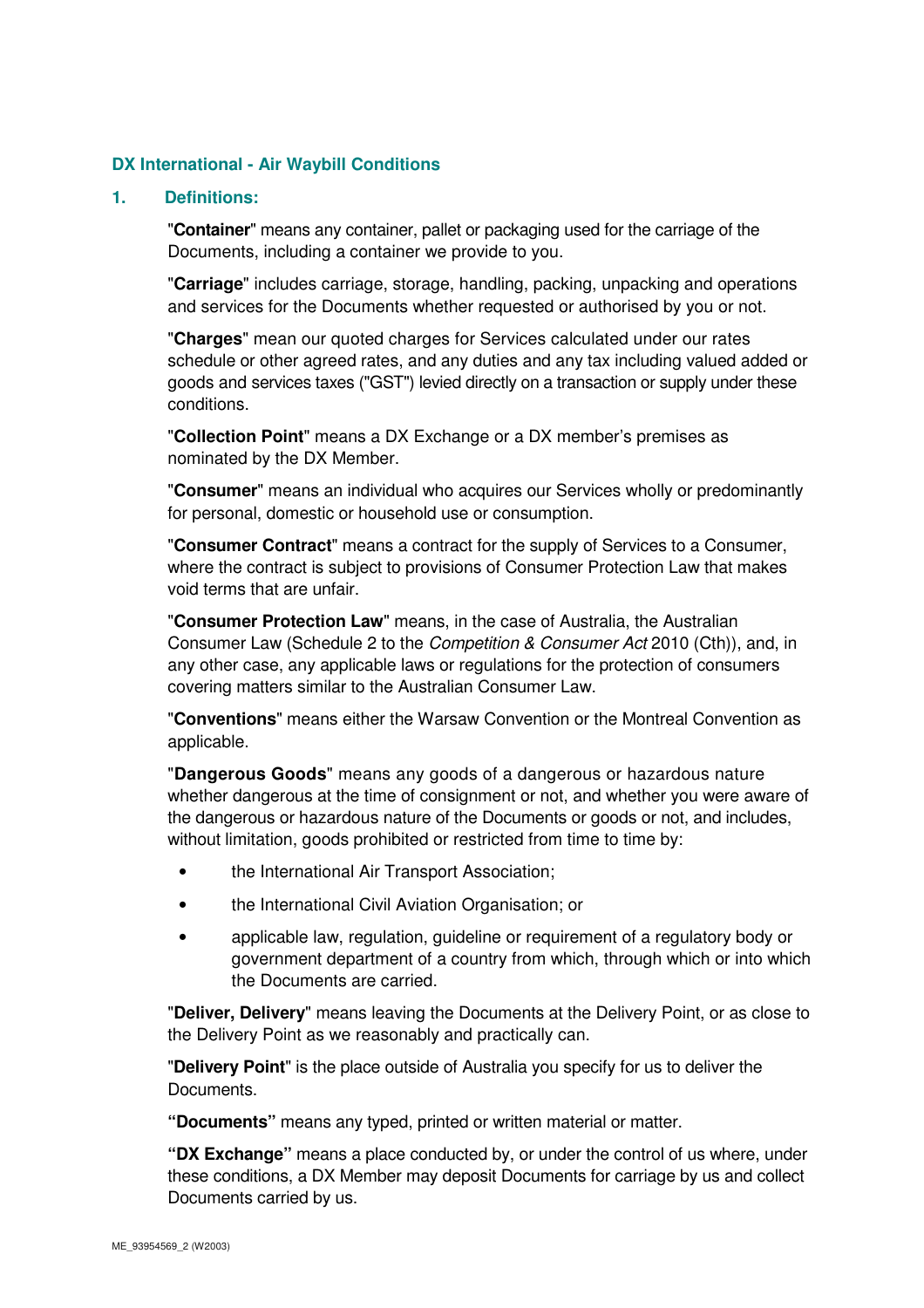**"DX Member**" means anyone who has either applied for membership by completing and submitting the Membership Application to us, or who are renewing an existing membership, or who has proceeded to access the Services but whose membership has not formally been processed by us or has expired and includes an agent of that firm, corporation, association or government department or instrumentality.

"**\$**" means Australian dollars.

**"Force Majeure Event"** means anything outside our reasonable control, including without limitation, fire, storm, flood, earthquake, lightning, explosion, accident, road or rail closures, rail derailment, wharf delays, war, terrorism, sabotage, epidemic, quarantine restriction, customs inspection, delay or requisition, labour dispute or shortage, nuclear contamination or explosion, act or omission of air traffic control, airline pilot or any third person or public authority.

"**Implied Terms**" means those terms, conditions, consumer guarantees and warranties implied by laws, general law or custom into contracts for the supply of goods and services including, without limitation, those terms implied by the operation of Consumer Protection Law.

"**Montreal Convention**" means the Convention for the Unification of Certain Rules for International Carriage by Air, signed at Montreal, 28 May 1999.

**"Notified"** means a written communication provided to DX Members by us whether by way of brochures, letters, emails or information published online on the DX Website.

"**Prohibited Goods**" means any goods or material including Documents which have attached commercial value or any goods or materials other than Documents including but not limited to Dangerous Goods or those goods listed at

**www.tollglobalexpress.com/en/unacceptable\_prohibited\_goods** or currency or negotiable instruments in bearer form (like cheques, activated credit cards, money orders, promissory notes, uncashed travellers cheques, bankers drafts, bonds, open tickets), plants, fish and animals and their produce, human remains, artwork, antiques, pornography, precious metals or stones, jewellery, weapons, cigarettes, porcelain, china, crystal, marble or enamel goods, perishable or fragile goods and regulated waste and any other goods which may from time to time be listed as such by us at our absolute discretion.

"**Service, Services**" means the whole or any part of the Carriage we undertake for the Documents whether completed or not where the Delivery Point is an address or location outside of Australia.

"**Sub-Contractor**" means any person we arrange to provide Services for the Documents and any person who is an employee, agent or sub-contractor of that person.

"**Warsaw Convention**" means the Convention for the Unification of Certain Rules relating to International Carriage by Air signed at Warsaw, 12 October 1929, or that convention as amended at the Hague, 28 September 1955, and as amended by the Montreal Additional Protocol 4, whichever may be applicable.

"**Waybill**" means the Air Waybill for the Carriage of Documents.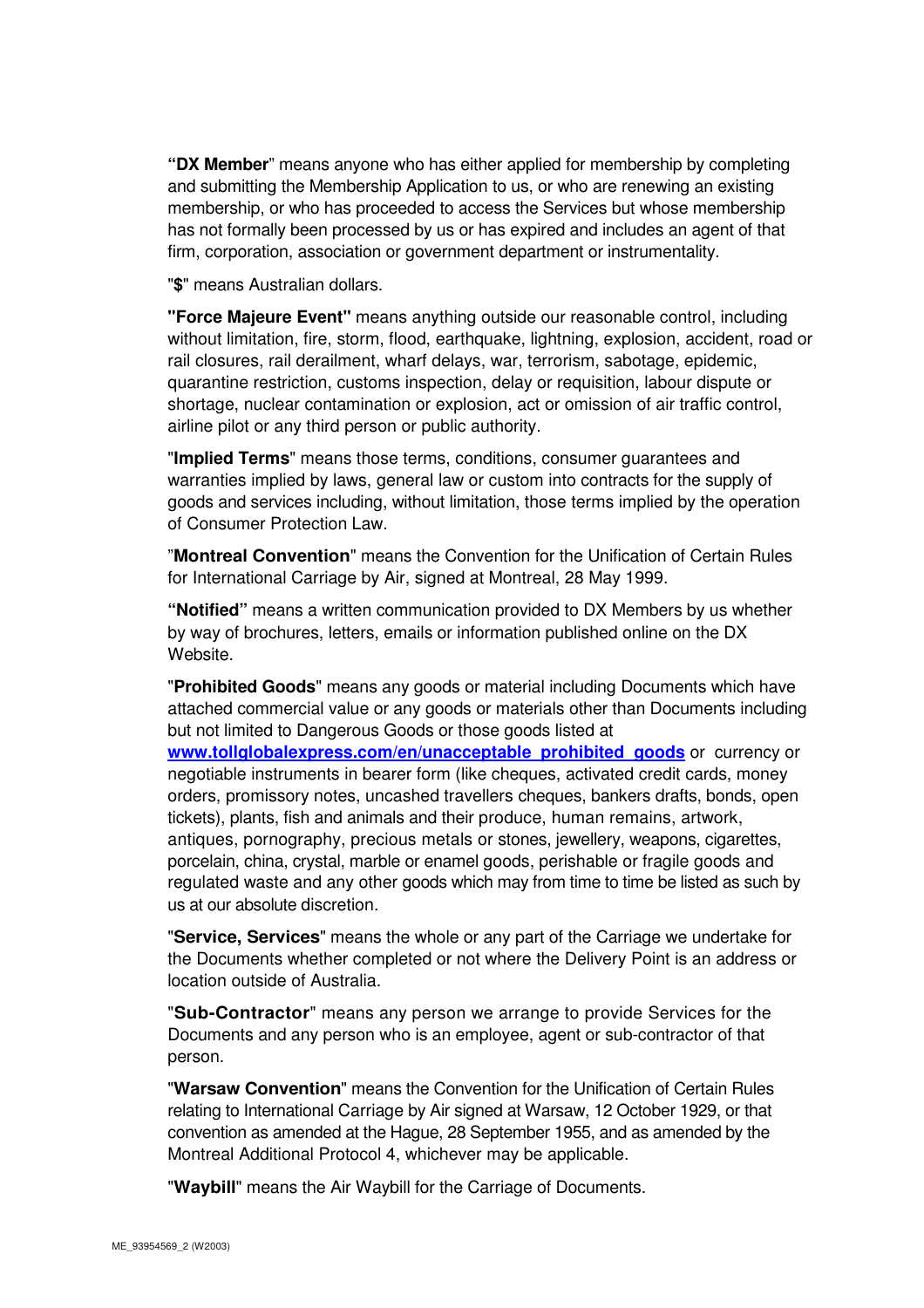"**we, us, our**" means Toll Transport Pty Ltd (ACN 000 604 191) a company registered in Australia, its successors and assigns and its Related Bodies Corporate, officers, servants, agents and Sub-Contractors.

"**you, your**" includes the DX Member, receiver/consignee and any other person(s) for whom we provide the Services.

#### **2. What you need to know about us**

- 2.1 These Services are available only to a DX Member and shall be provided in accordance with and governed by these conditions.
- 2.2 Subject to these conditions, we will use our best endeavours to collect the Documents at the Collection Point and Deliver them in the same condition as we receive them, fair wear and tear excepted.
- 2.3 We are not common carriers and do not accept any liability as common carriers and may refuse to perform Services for the Documents for any person or DX Member.
- 2.4 You expressly authorise us to sub-contract any part of the Services on any terms, and through any methods of Carriage and routes we think fit, in our absolute discretion.
- 2.5 We may, without liability, pack, repack, open and inspect the contents of any Container at any time without notice to you.
- 2.6 Our Charges are indicative only and subject to change and we may calculate and charge you according to any rates we think fit or deem appropriate.
- 2.7 Condition 2.6 does not apply to a Consumer Contract.
- 2.8 We rely on the details you supply to us on the Waybills but we cannot verify and do not admit their accuracy or completeness and a signature by us is only an acknowledgement for the number of items received.
- 2.9 We contract as agent and trustee for each of our employees, agents and Sub-Contractors and they are entitled to the full benefit of these conditions to the same extent as us and as if they were expressly parties to this contract.
- 2.10 If we cannot Deliver the Documents as required by you for any reason whatsoever, we may in our absolute discretion and at your expense and without liability on our part, store the Documents or return them to you, always at your risk and expense. If, after reasonable efforts by us, the Documents cannot be returned to you, you authorise us to deal with the Documents in any way we think fit, including disposing of the Documents.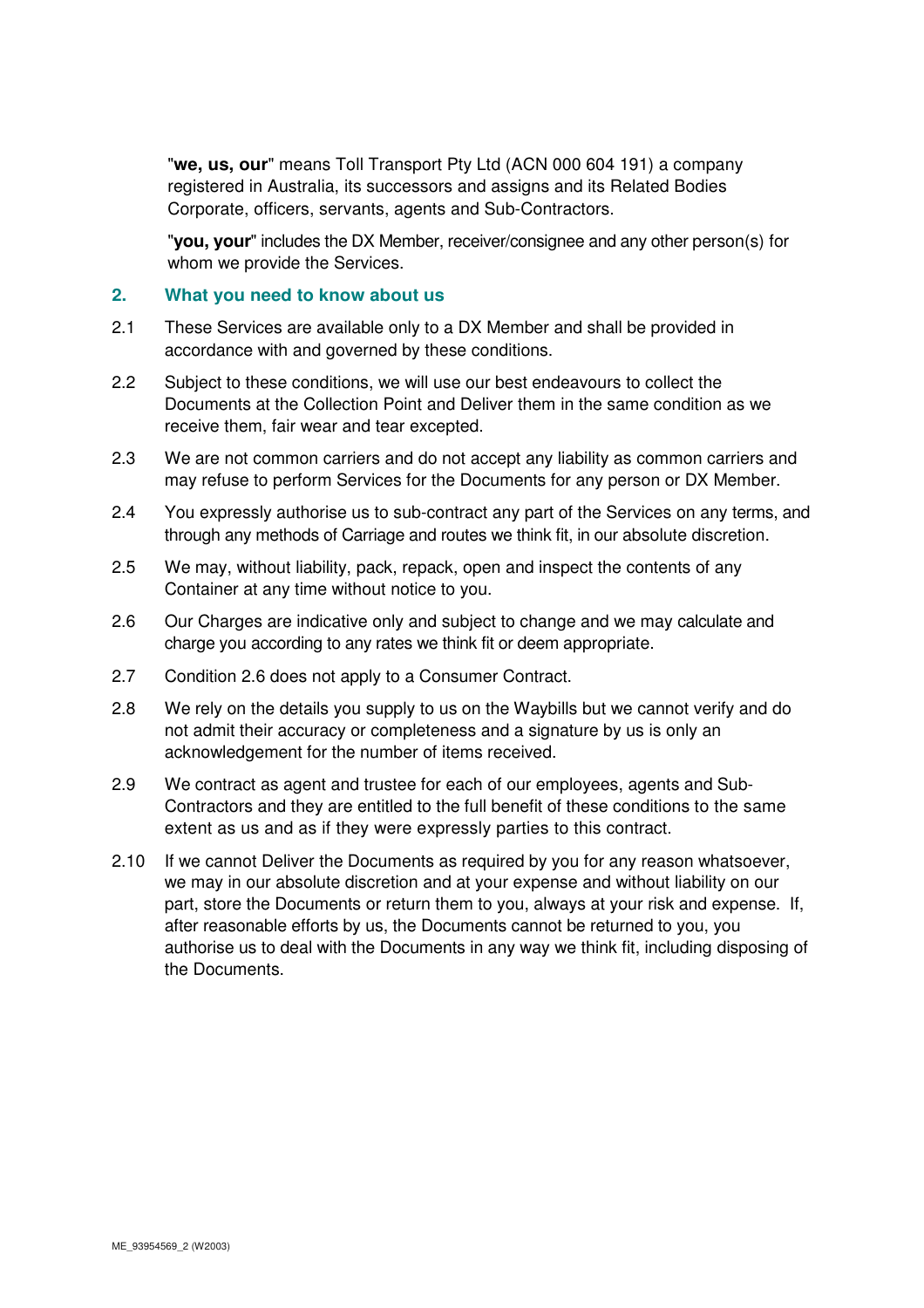### **3. Your obligations and warranties**

- 3.1 You must not lodge for Delivery any Prohibited Goods.
- 3.2 You must give us clear, accurate and complete instructions about the nature of the Documents to be carried and the Collection and Delivery Points.
- 3.3 You must pay us within 7 days of the date of invoice all Charges and any costs, demands or other levies associated with the Services and if any Charges are not paid on the date for payment, pay interest on the unpaid Charges at a rate 4% higher than the prevailing rate under the *Penalty Interest Rates Act* 1983 (Victoria, Australia). Our Charges are fully earned by us as soon as we receive the Documents for Carriage.
- 3.4 You must pay the Charges if the receiver fails to do so.
- 3.5 You grant us a general and a particular lien over the Documents for all Charges arising under this or any other contract between us, whether the subject of any demand or not.
- 3.6 If requested you must do all things and provide all information necessary to enable us to perfect our security interest in the Documents and complete any financing statement.
- 3.7 To the extent permitted by law, you waive your rights to receive notices or any statements relating to the enforcement or exercise of any security interest under these conditions
- 3.8 You warrant:
	- (a) the adequacy and accuracy of any instructions you give us, including that the Documents may be lawfully carried to and entered into the country of the Delivery Point;
	- (b) the Documents are not Dangerous Goods and are safe and securely and appropriately packed to withstand the ordinary risks of carriage at all times;
	- (c) you have fully complied with all applicable customs and other laws, regulations and guidelines about the import, export, notification, classification, description, labelling, transport and packaging of the Documents of the country of the Collection Point, the country of the Delivery Point, and any other country through or over which the Documents may pass;
	- (d) the Documents are not to be carried into or from any jurisdiction which is subject to sanction by the UN, Australia or the country of the Collection Point or for any sanction designated individuals or entities;
	- (e) you will not make any claims against any of our employees, agents or Sub-Contractors;
	- (f) you are either the owner or the authorised agent of the owner of the Documents and that the receiver has authorised you to enter into this contract on its behalf and as its agent and to bind it to these conditions; and
	- (g) the person delivering the Documents to us is authorised to do so and to sign this contract.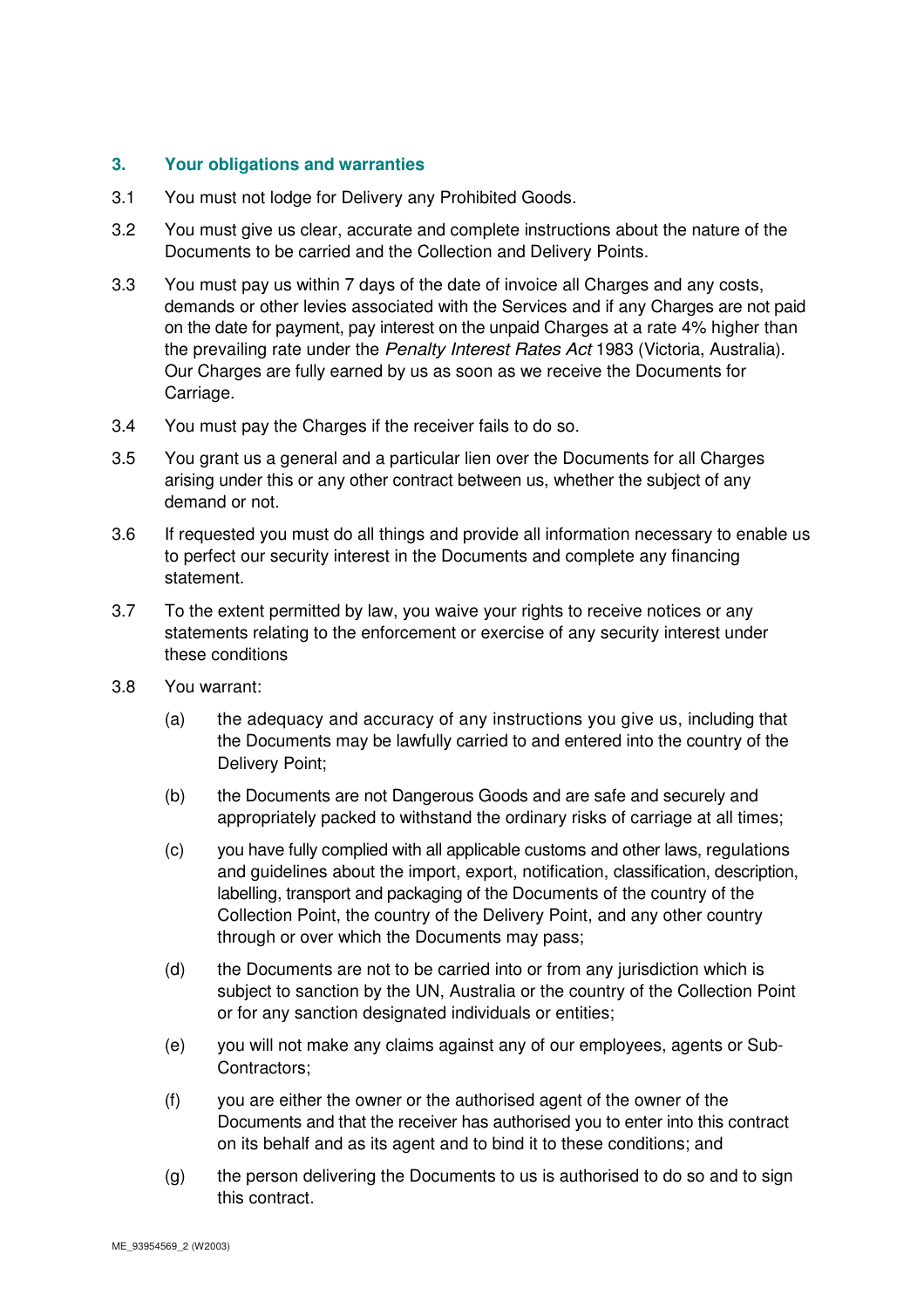3.9 You indemnify us against any claim, loss, cost or liability arising from a breach of these warranties, your obligations or the conditions of this contract.

### **4. When are we liable?**

- 4.1 Subject to condition 1, the Documents are at your risk at all times. Subject to condition 1, the compulsory application of the Conventions as referred to in condition 4.3 and any compulsory application of Consumer Protection Law, we are not liable to you or to any third party in tort, contract, bailment or otherwise for any loss, damage, delay or deterioration to, or misdelivery or failure to deliver the Documents whatsoever arising from the Services for any reason including any failure by us to perform the Services, any negligence or breach of contract or wilful misconduct or default by us.
- 4.2 Subject to condition 1, condition 4.1 applies to all, and the consequences of all loss, damage, delay, deterioration, misdelivery or failure by us whether it occurs in events which are in our or your contemplation or in events which are foreseeable by you or us, or in events which could constitute a fundamental breach or breach of a fundamental term of this contract.
- 4.3 If the Carriage involves an ultimate destination or stop in a country other than the country of the Collection Point, the Conventions may be applicable and govern and, in most cases, limit our liability for loss of, or damage to, or delay in Delivery of the Documents.
- 4.4 The Warsaw Convention's liability limits may vary depending on the country of the Delivery Point. If either the Warsaw Convention as amended by Montreal Additional Protocol 4 or the Montreal Convention apply to your Documents our liability, subject to condition 1, is limited to 19 Special Drawing Rights per kilo. The liability limits under the Montreal Convention may be adjusted for inflation every 5 years. The Conventions also contains time limits for notification of claims to us and for commencement of any proceedings against us.
- 4.5 If the Conventions do not apply by virtue of the law of any country, then our liability for any loss, damage or delay to the Documents, whether occurring during carriage by air or otherwise is subject to these conditions and in particular condition 4.1.
- 4.6 If condition 4.1 does not apply by virtue of condition 4.10 or is deemed invalid by any laws whatsoever of any country including those which apply to damage occurring during international carriage by air, then our liability, subject to condition 1, is limited to a sum not exceeding \$100 per consignment of Documents.
- 4.7 As to Implied Terms:
	- (a) we exclude from these conditions all Implied Terms, except where the exclusion of which would contravene any laws or cause this condition to be void (Non Excludable Conditions); and
	- (b) our liability to you for any breach of a Non-Excludable Condition is limited, at our option, to supplying the services again, or the cost of supplying the services again.
- 4.8 You must notify us in writing of any claim against us under this contract within 7 days of Delivery or the date when the Documents should have been Delivered. If you do not institute formal legal proceedings for any claim against us within 9 months of the